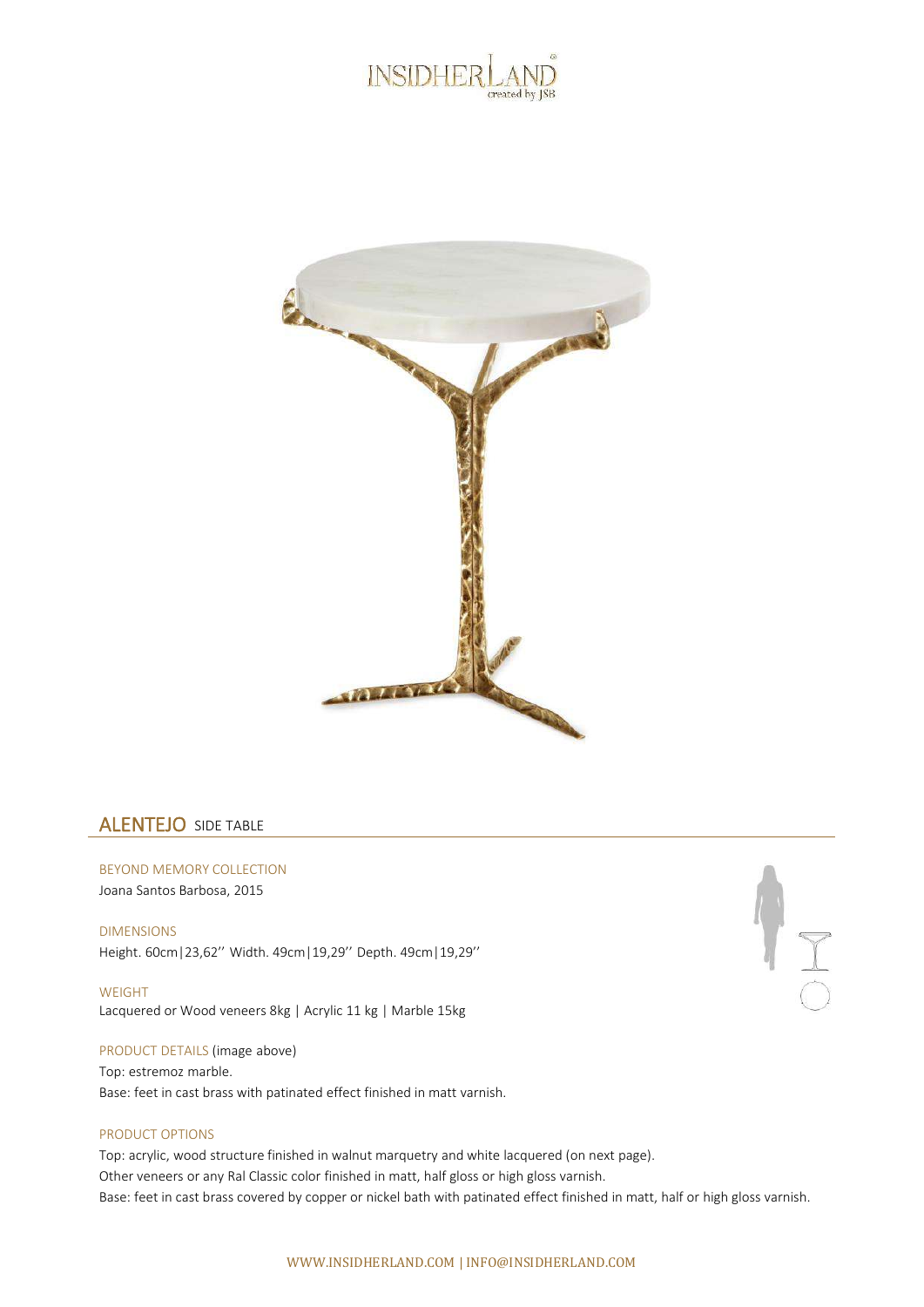



Since I can remember, I think of Alentejo as the most peaceful place in my Country. On the rolling plains of this land, thousands of cork oak trees open their branches to the sky and, in a powerful *reunion, conceive an impressive scenario where time seems to stop.*

## *Joana Santos Barbosa*

Alentejo side table is a glimpse over the South of Portugal where thousands of cork oaks trees raise their canopies to the sky. Overlapped on branches opened in obtuse angles, the canopies are separated from their support bases, being gracefully balanced above the ground. These typical trees seem like tables spread across the horizon.

Choosing one of the four tops available, we approach the different seasons: Spring in a dark green lacquered, Summer in a sunburned tone of walnut marquetry, Autumn in an empty space of acrylic and Winter in the white hues of Estremoz marble.

The slender base in cast brass with patinated effect results of a careful sculpted work that highlights the natural details. Each root lightly touches the ground taking its own direction as shadows that vanish into the landscape.